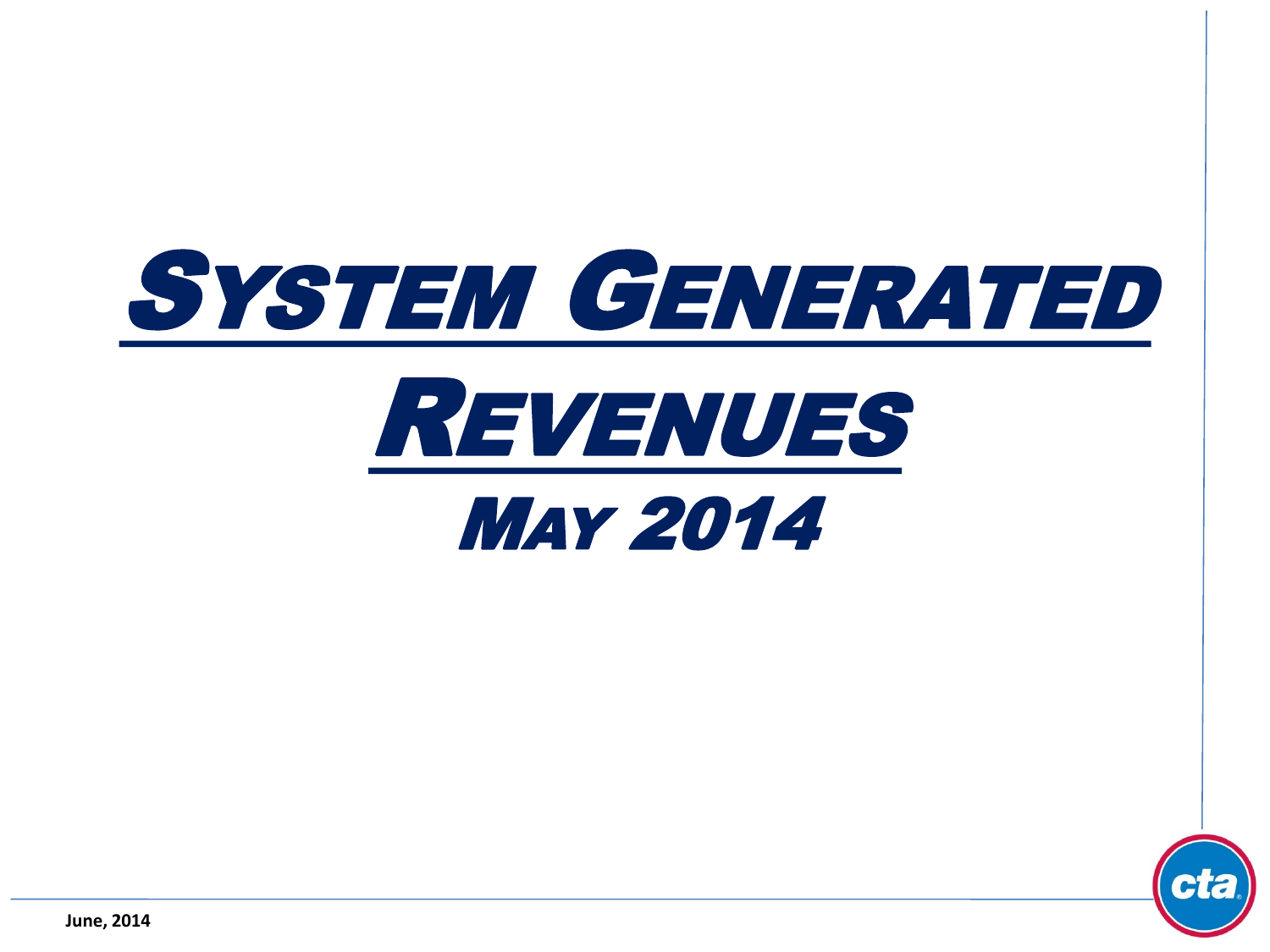## MAY REVENUES: VARIANCE TO BUDGET

| <b>Dollars in Millions</b>            | <b>Actual</b><br><b>MAY 2014</b> | <b>Variance</b><br>to<br><b>Budget</b> | <b>Variance</b><br>to<br><b>MAY 2013</b> |
|---------------------------------------|----------------------------------|----------------------------------------|------------------------------------------|
| Farebox                               | \$30.8M                          |                                        |                                          |
| Passes                                | \$18.9M                          |                                        |                                          |
| <b>Fare and Pass Total</b>            | \$49.7M                          |                                        |                                          |
| <b>Reduced Fare Subsidy</b>           | \$1.2M                           |                                        |                                          |
| Non-Farebox                           | \$5.5M                           |                                        | 3.1M                                     |
| <b>Revenue Total</b>                  | \$56.4M                          |                                        | 4.3M                                     |
| <b>Average Fare (Dollars)</b>         | \$1.11                           |                                        | \$0.03\$                                 |
| <b>Free Rides</b>                     | 7.8M                             |                                        |                                          |
| Free Rides is 1.1M more than MAY 2013 |                                  |                                        | ct                                       |
|                                       |                                  |                                        |                                          |

 $\epsilon$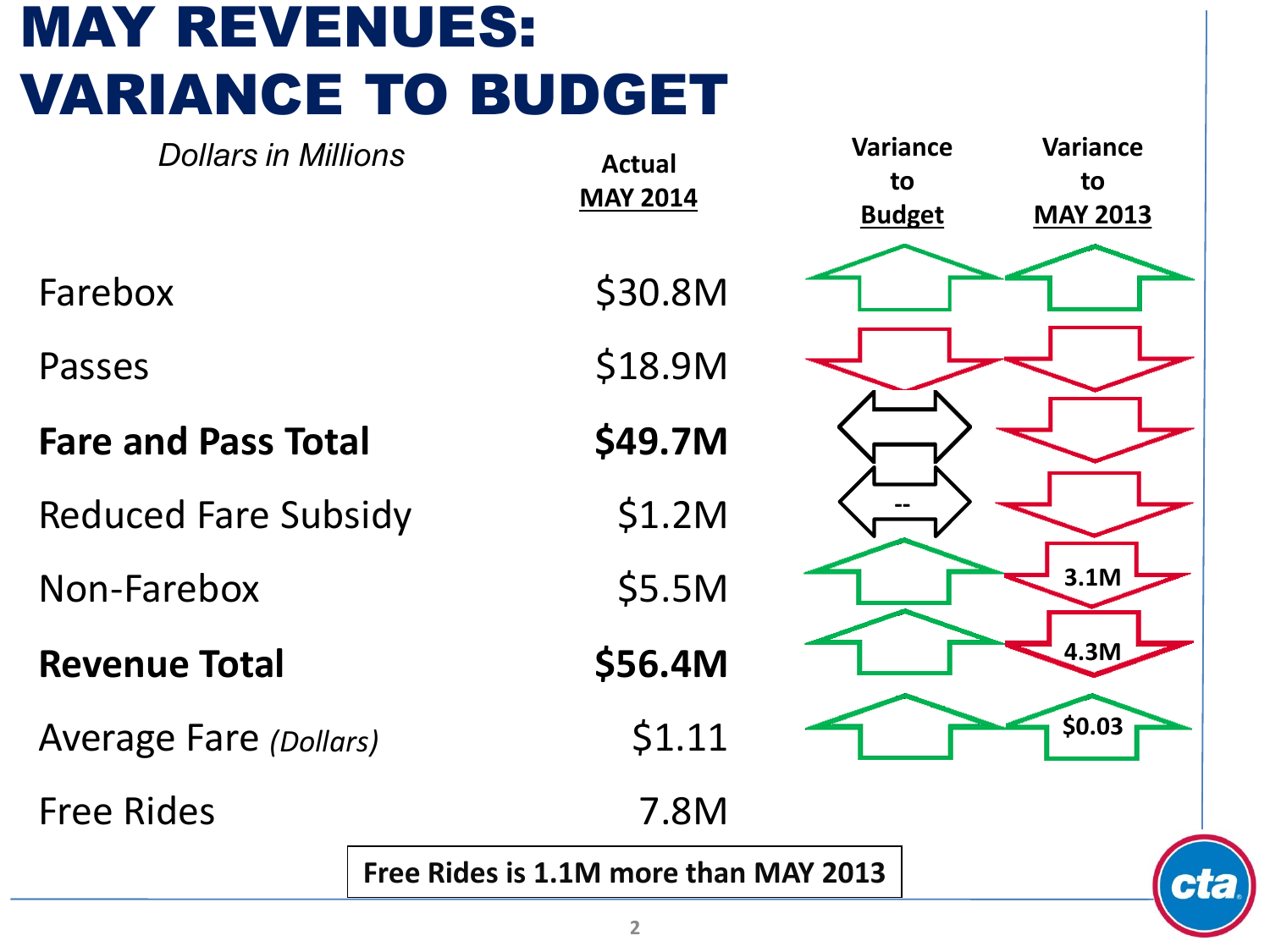#### YEAR TO DATE REVENUES: VARIANCE TO BUDGET

| <b>Dollars in Millions</b>    | <b>Actual</b><br><b>MAY 2014 YTD</b>      | <b>Variance</b><br>to<br><b>Budget YTD</b> | <b>Variance</b><br>to<br><b>2013 YTD</b> |
|-------------------------------|-------------------------------------------|--------------------------------------------|------------------------------------------|
| Farebox                       | \$146.8M                                  |                                            |                                          |
| Passes                        | \$89.2M                                   |                                            |                                          |
| <b>Fare and Pass Total</b>    | \$236.0M                                  |                                            |                                          |
| <b>Reduced Fare Subsidy</b>   | \$6.1M                                    |                                            |                                          |
| Non-Farebox                   | \$28.0M                                   |                                            | 0.4M                                     |
| <b>Revenue Total</b>          | \$270.1M                                  |                                            | 5.3M                                     |
| <b>Average Fare (Dollars)</b> | \$1.12                                    |                                            |                                          |
| <b>Free Rides</b>             | 32.5M                                     |                                            |                                          |
|                               | Free Rides is 4.2M more than MAY 2013 YTD |                                            | CL                                       |
|                               |                                           |                                            |                                          |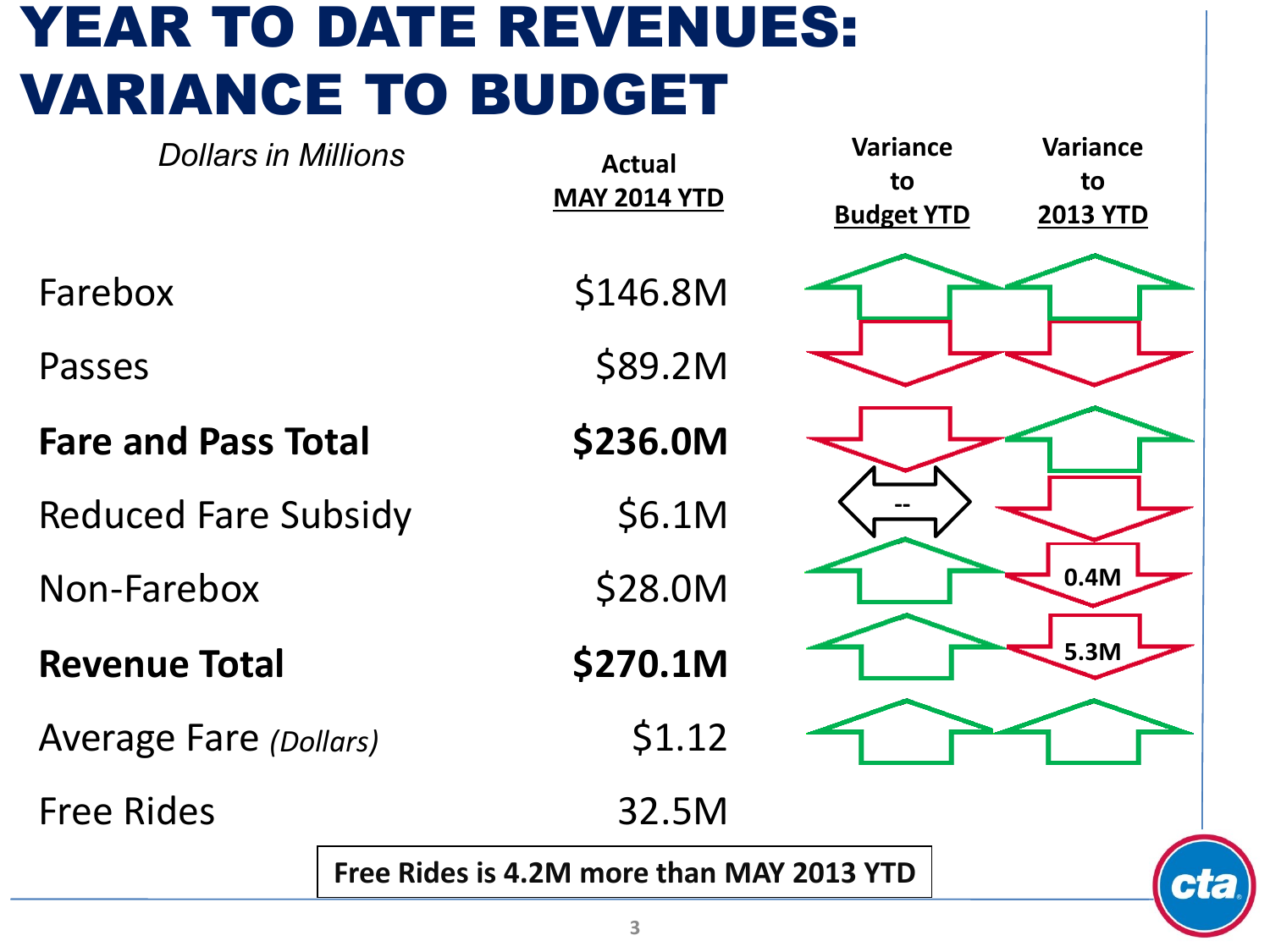

# MAY 2014

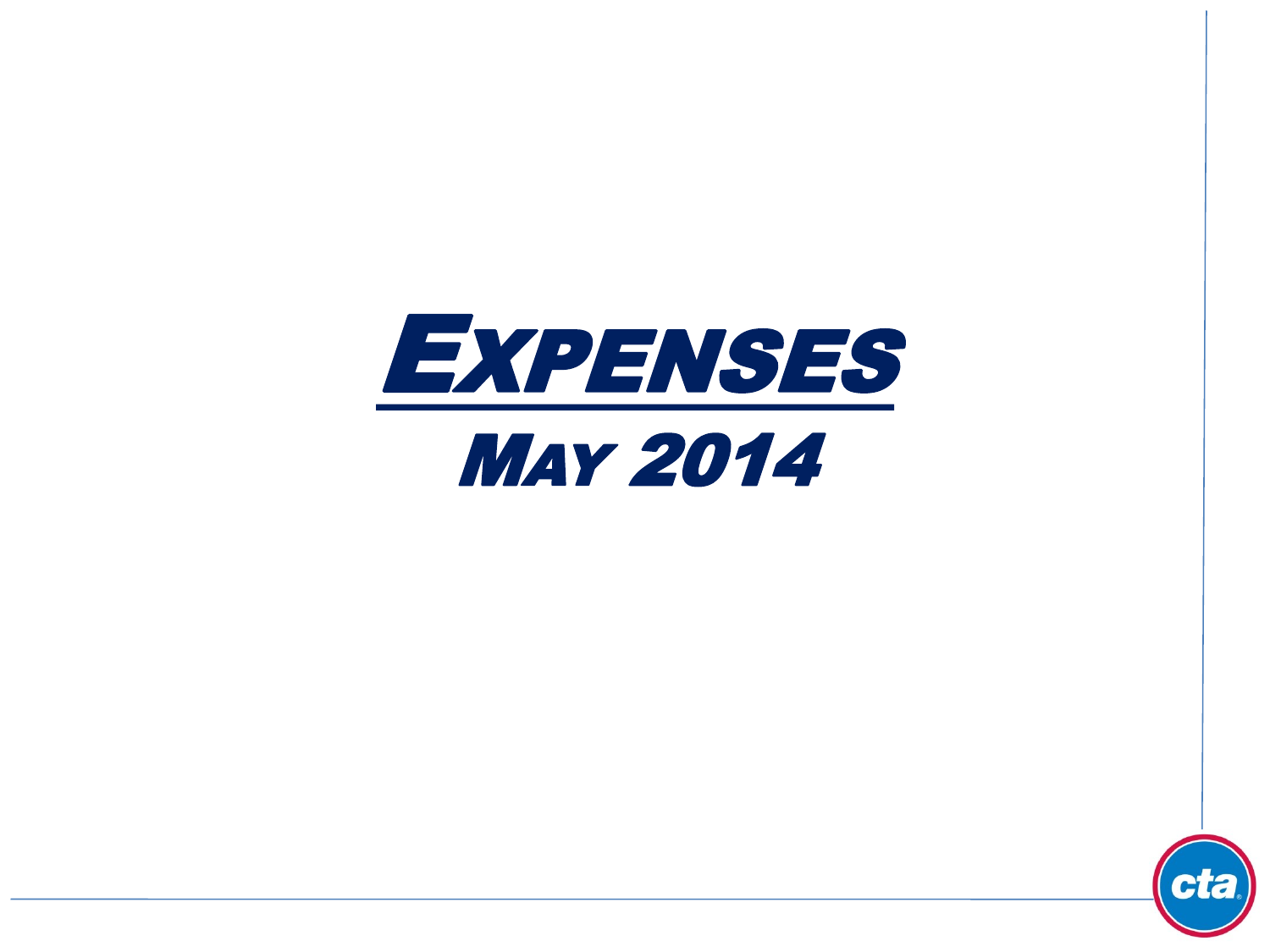## MAY EXPENSES: VARIANCE TO BUDGET

*Dollars in Thousands*

| Category                                | <b>Actual</b><br><b>MAY 2014</b> | Favorable/<br>(Unfavorable)<br><b>Variance to</b><br><b>Budget</b> |
|-----------------------------------------|----------------------------------|--------------------------------------------------------------------|
| Labor                                   | 78,123                           | 2,901                                                              |
| <b>Material</b>                         | 5,944                            | (980)                                                              |
| <b>Fuel</b>                             | 4,439                            | 625                                                                |
| <b>Power</b>                            | 1,884                            | 239                                                                |
| <b>Provision Injuries &amp; Damages</b> |                                  |                                                                    |
| <b>Purchase of Security Services</b>    | 1,154                            | 6                                                                  |
| <b>Other Expenses</b>                   | 20,541                           | 1,747                                                              |
| <b>Total Operating Expenses</b>         | 112,084                          | 4,538                                                              |

**Other expenses consist of: Utilities, Advertising & Promotions, Travel & Meetings, Contractual Services, Leases & Rentals, Pension Obligation Bond, and General Expenses.**

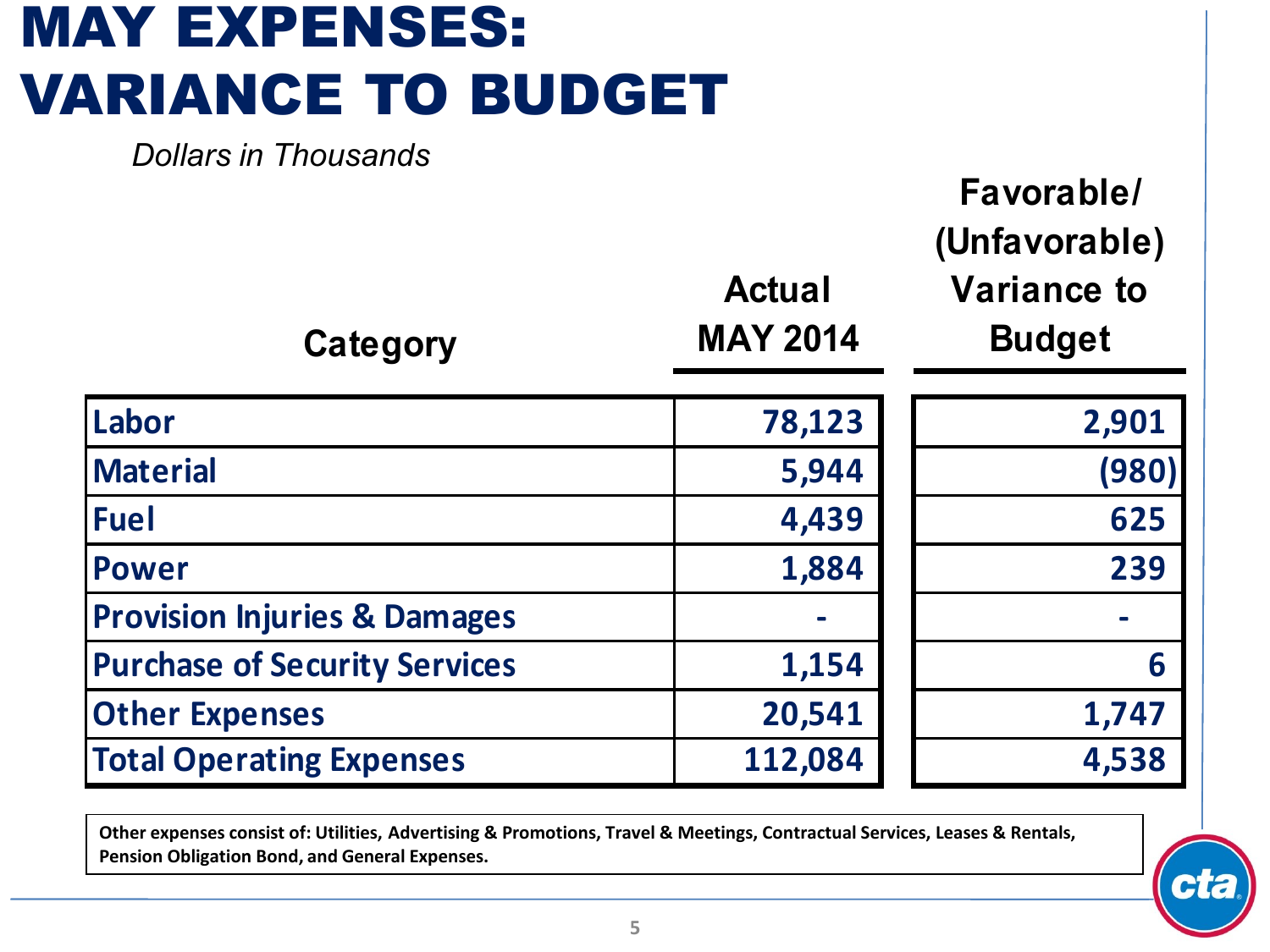#### YEAR TO DATE EXPENSES: VARIANCE TO BUDGET

*Dollars in Thousands*

**Category**

**Actual** 

**Favorable/** 

**(Unfavorable)** 

**YTD Variance** 

**to Budget**

**YTD 2014**

| Labor                                   | 400,308 | 2,961    |
|-----------------------------------------|---------|----------|
| Material                                | 30,754  | (4,407)  |
| <b>Fuel</b>                             | 23,995  | 634      |
| <b>Power</b>                            | 16,325  | (4, 206) |
| <b>Provision Injuries &amp; Damages</b> |         |          |
| <b>Purchase of Security Services</b>    | 5,090   | 766      |
| <b>Other Expenses</b>                   | 105,480 | 3,749    |
| <b>Total Operating Expenses</b>         | 581,953 | (503)    |

**Other expenses consist of: Utilities, Advertising & Promotions, Travel & Meetings, Contractual Services, Leases & Rentals, Pension Obligation Bond, and General Expenses.**